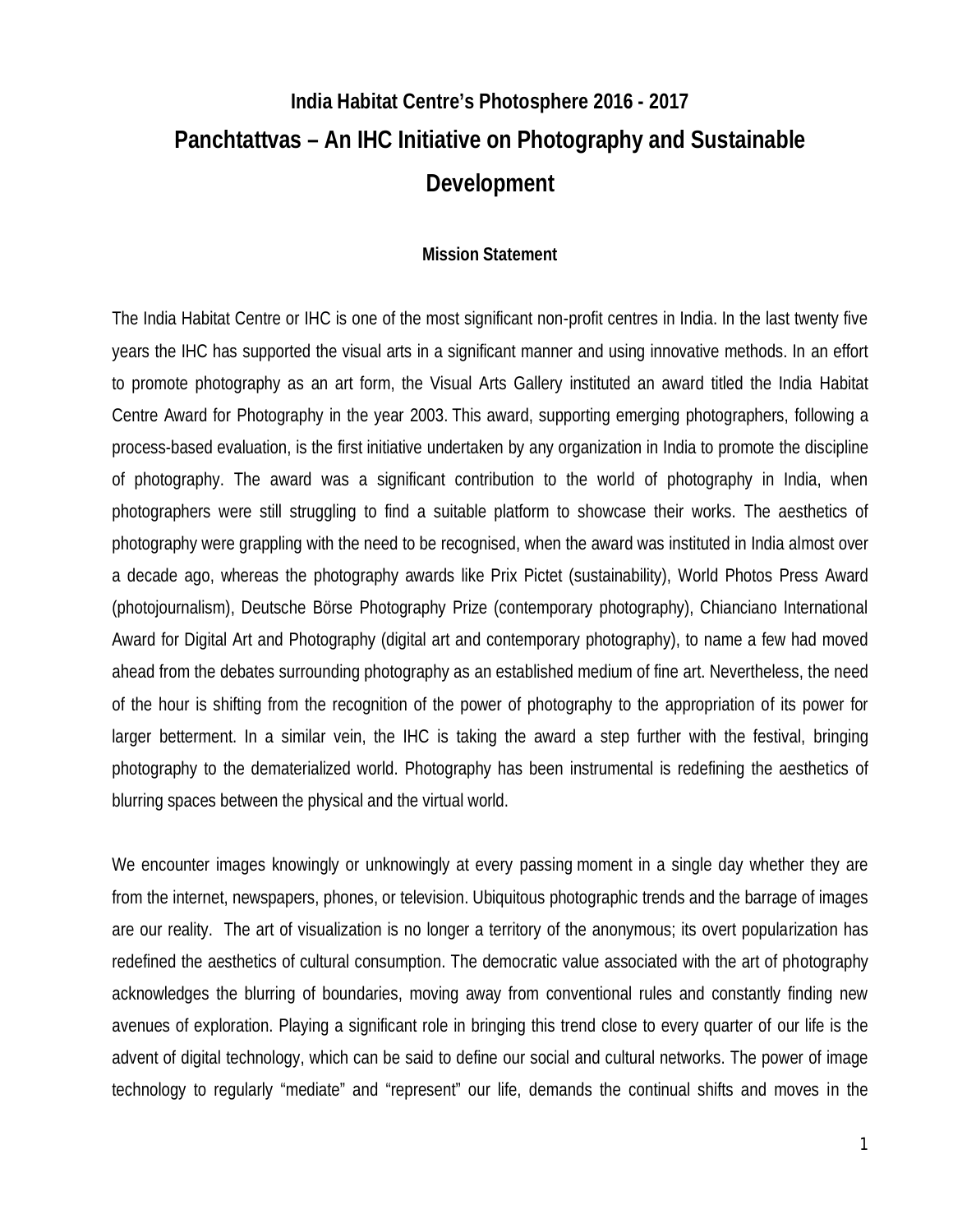grammar of visual language. Under this umbrella of visuals, the images produced by the camera are not only diverse, multiple and complex but also carry "photographic truth." With social interactions based on multiple social media platforms, the images circulated via instagram, pinterest et al, the relationship between truth and meaning is no longer an easy one. Finding no single territory of fixity or resolution, the meaning associated with photography calls for social and cultural locations. When we are constantly grappling with the idea to "navigate and negotiate meaning," the capacity of images to create awareness about social practice is unanimously heightened.

*I pay obeisance to the supporting energy of the Lord, In the form of the earth, Which remains established as the prime base, For sprouting the seed of the universe.* Abhinav Bharati, Mangalaslokam

Sustainable Development is the grand narrative of the Festival and the *Panchtattvas* is the micro-narrative which strings together Photography and Sustainable Development into the holistic Photosphere. The emphasis of the festival is on mapping new footprints of the photo language, experimental language, to work as a pioneer inventing new languages of photo representation ensuring that the ultimate artwork does not bear an activist slant, look, presentation or texture to it. We are a festival with a green conscience evoking the bhaav of sustainable developments across all genres of photography. Focusing on the five primordial elements, the *Panchtattvas, i.e. prithvi* (earth)*, vayu* (air), *jal* (water), *akasha* (ether) and *agni* (fire), the Habitat Photosphere photography festival will be creating a new language of photography by commissioning photographers and filmmakers to work on the theme of sustainable development. The Indian understanding of cosmology is set against the aforementioned elements which define the working of the environment and ecology. In Indian mythology, the universe, in harmony with the five elements, is the ideal state of working. The disciplines of dance, astronomy, yoga and medicine seek the balance of these *panchattavas* to attain the ideal self. In bringing the nuances of Indian mythology to the hyper reality of the photography and film world, the festival puts indigenous knowledge to a global reality of images and icons. The theme of the festival is situated in crucial times, when we are constantly living in fear of environmental decay.

The most iconic definition of sustainable development was given in the Brundtland Report published by the United Nations World Commission on Environment and Development in 1987 and titled *Our Common Future*. It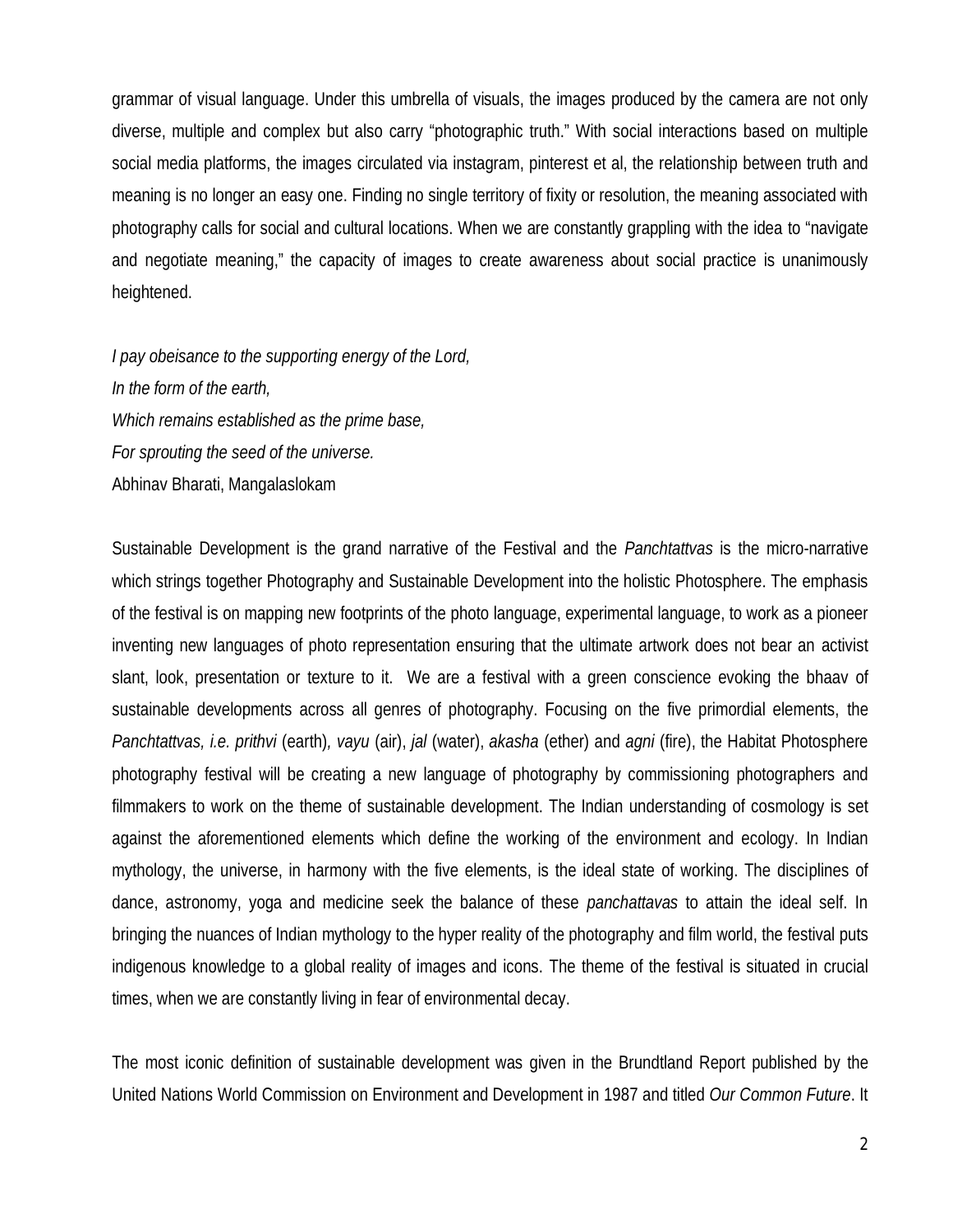defines sustainable development as "a development that meets the needs of the present without compromising the ability of future generations to meet their own needs." Sustainable development may be defined as an alternative model of development which aims to lower the pressure on natural resources and promotes innovative ways to reduce our ecological footprint. The idea behind sustainable development is that the human's speed of consumption is not enabling the natural resources to regenerate and that we are gradually exhausting and degrading the natural environment that had been granted to us.

In light of this, the Photosphere festival will use the medium of photography and film to demonstrate its commitment to the protection and preservation of the environment. The Photosphere festival will take place every two years. It is a unique initiative which is looking to help photographers and filmmakers become innovators turning their gaze and lens towards creating a new language and genre of photography and film and using their innovations to tackle the pressing concerns of the world at large. When, every month, photo festivals and fairs are mushrooming in every corner of the world, for instance Les Rencontres d'Arles (France), Visa Pour l'Image (France), Angkor Photo Festival (Cambodia), Fotofreo (Australia), Pingyao International Photography Festival (China), Kyotographie (Japan), the task is to create a niche for the IHC Photosphere. The festival through its process-based fellowship, exhibition, documentation, workshops and seminar aims to provoke thinking and sensitize people towards the need to protect our environment. The festival will nurture photographers and filmmakers and help them innovate, create new documents and sensitize the public towards the true meaning of sustainable development. The aspect of nurturing and dissemination will give a clear edge to the Photosphere over the other photo fairs and festivals across the globe.

Photography is often misunderstood as following repetitive codes embedded in social and aesthetic conventions. The task is to recode these conventions regularly, fixing no single meaning and redefining and reshaping the conventions. The festival, in the same vein, would work to reshape the codes set for photography and film. Under the canopy of photography and film, the shifting values of the term 'environment' cannot go unnoticed. Reflecting the same, the festival shall put creative knowledge into artistic practice to display a wide array of spaces and sites and take the opportunity to redefine the links between photo aesthetics, film and environmental art.

- The India Habitat Centre (IHC) announces 4 awards of Rs 2.00 lakhs each to 4 Indian photographers to create a body of work on the theme.
- The Jury reserves the right to curtail or withhold awards in any category if in its opinion no submission is upto to the minimum standards associated with this initiative.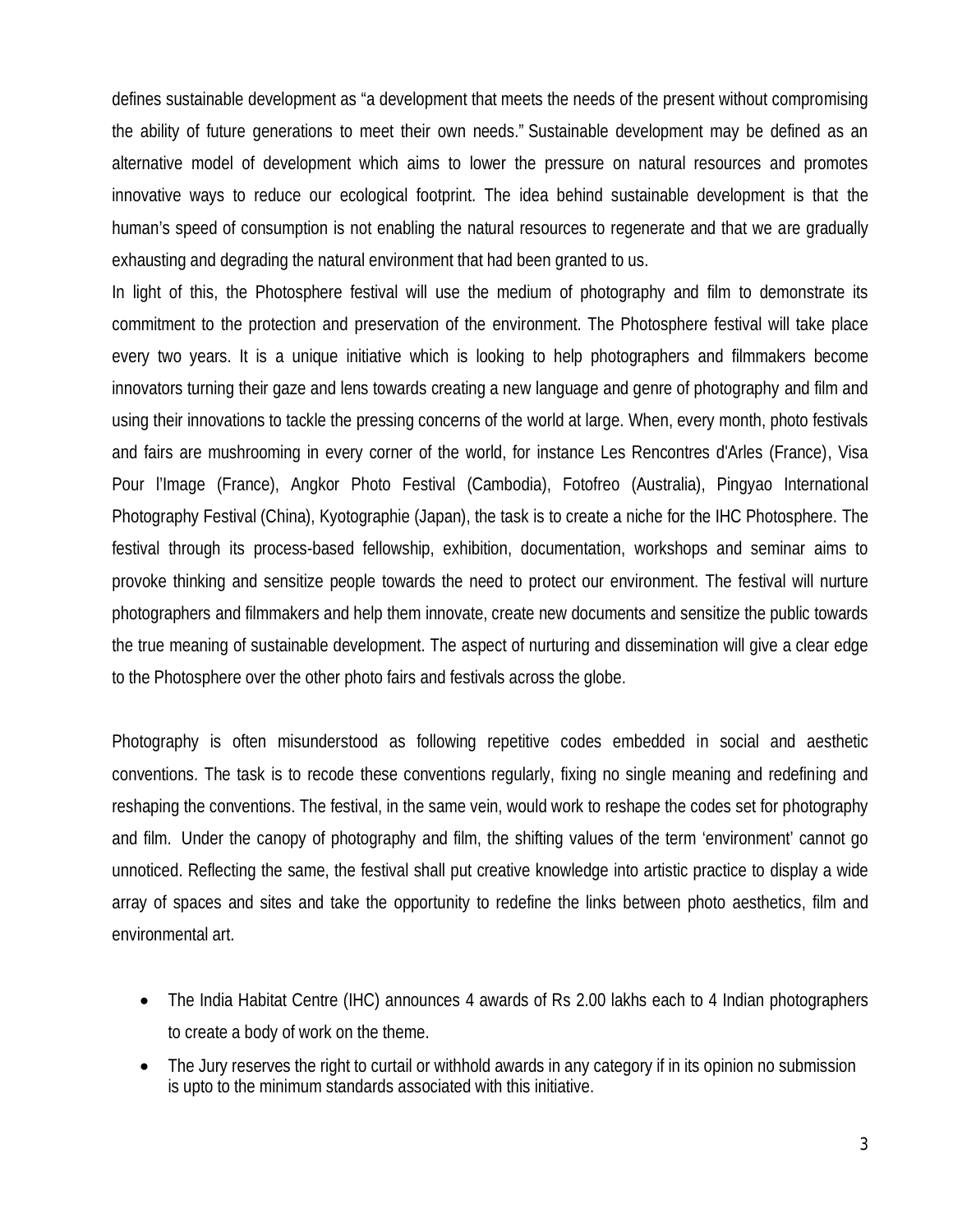In addition to this, two renowned photographers - one Indian and one from outside India - will be invited to show unusual juxtapositions of the artworks. The invited photographers shall be highly critically acclaim and who have made significant contribution to the field of photography through their expertise as a photographer working towards sustainable development and environmental issues.

Through the year, a series of workshops\* and talks by selected photographers, artists, and researchers will lead up to the month long exhibition and cluster of workshops in the month of December 2016. \*The dates are tentative and will be confirmed closer to the events. The other details of the workshops, dates and program will be circulated later.

- The exhibition will be accompanied by a photo book/catalogue on photography and sustainable development. The working title of the book will be Panchtattvas (The Five Elements). This will be edited by Alka Pande with five key texts by prominent thinkers in art, ecology, environment, eco feminism. Name of authors are Mike Pandey, Sunita Narain, Ajay Mathur, Amba Jamir, Madhav Gadgil and Dr Alka Pande.
- A series of films on art and ecology, environment and wildlife curated by Rajesh Bedi or Sandesh from Bangalore, as an evening projection program during the festival. We could collaborate with WWF, PSBT, Doordarshan in this case.

## **Workshop Timetable 5 th to 15th December**

The week and a half following the opening of the festival featured a cluster of workshops from eminent photographers, curators and cultural practitioners in the Experimental Art Gallery from approximately 10 am to 6 pm.

| <b>Number</b> | <b>Workshop Leader</b>              | <b>Workshop Name</b> | <b>Dates</b>             |
|---------------|-------------------------------------|----------------------|--------------------------|
|               | Prabir<br>after<br>Purkayastha      | When<br>not<br>to    | 5 <sup>TH</sup> DECEMBER |
|               | graduating from the University of   | Photograph           |                          |
|               | Delhi worked in Thailand as a       |                      |                          |
|               | journalist. Purkayastha returned to |                      |                          |
|               | India in 1980, becoming one of the  |                      |                          |
|               | leading<br>advertising<br>country's |                      |                          |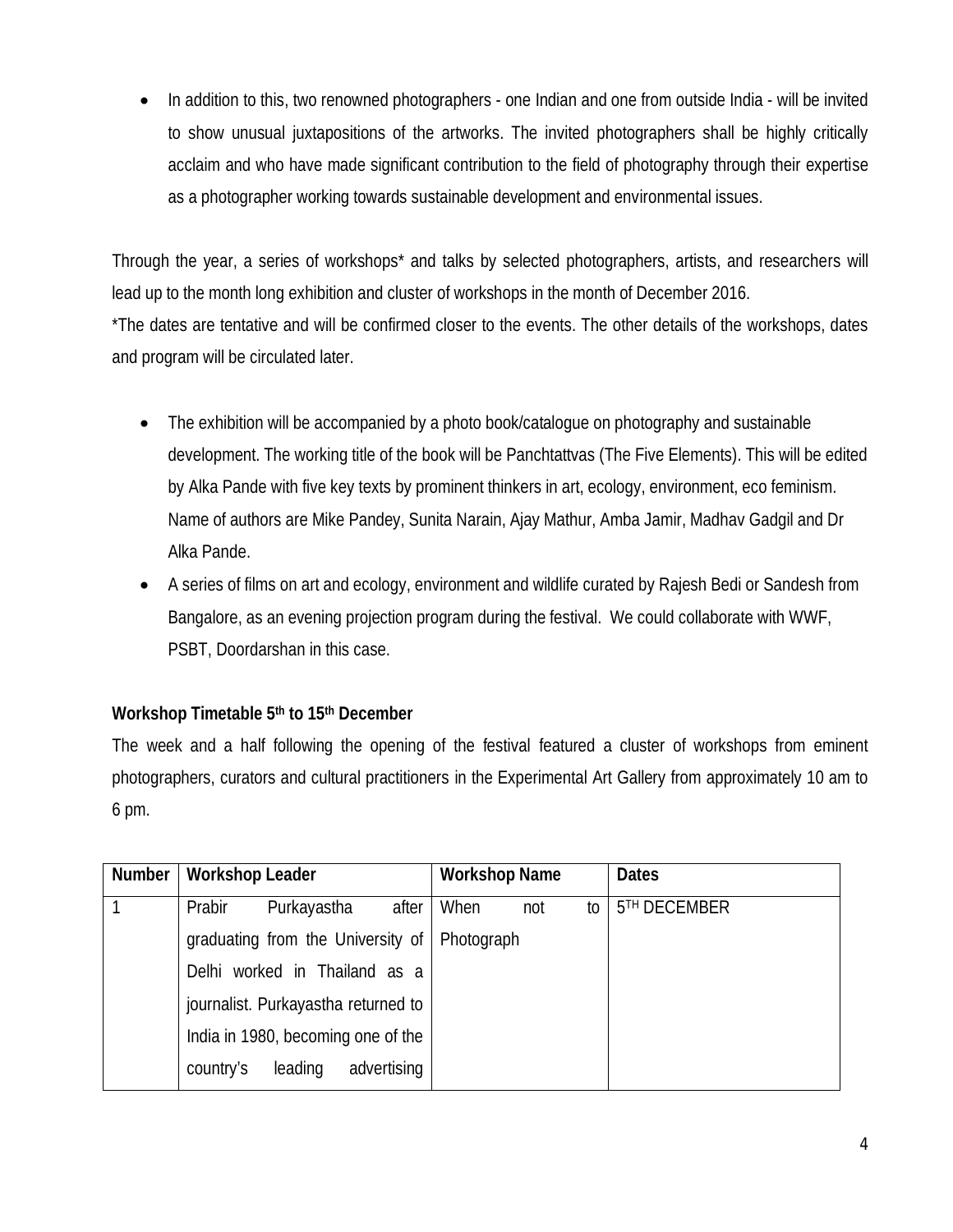|                | $\mathsf{in}$<br>practitioners<br>agency |                                      |                          |
|----------------|------------------------------------------|--------------------------------------|--------------------------|
|                | management<br>and<br>creative            |                                      |                          |
|                | campaigns. He began taking               |                                      |                          |
|                | photographs in earnest in the late       |                                      |                          |
|                | 1980s, primarily in Indochina and        |                                      |                          |
|                | India,<br>including in Ladakh,           |                                      |                          |
|                | Rajasthan, Assam, and<br>now,            |                                      |                          |
|                | Calcutta. During the past decade,        |                                      |                          |
|                | Purkayastha has exhibited his            |                                      |                          |
|                | work in New York, Chicago,               |                                      |                          |
|                | Katonah, Los Angeles, London,            |                                      |                          |
|                | Cologne, New Delhi, Calcutta and         |                                      |                          |
|                | Mumbai.                                  |                                      |                          |
|                |                                          |                                      |                          |
|                |                                          |                                      |                          |
|                |                                          |                                      |                          |
|                |                                          |                                      |                          |
| $\overline{2}$ | Natalie Herschdorfer                     | Curating and Thinking                | 6th DECEMBER AND 7TH     |
|                |                                          | About Photography in                 |                          |
|                |                                          | <b>Exhibitions and Books</b>         |                          |
| $\overline{3}$ | Natalie Herschdorfer                     | Portfolio Reviews                    | 8 <sup>TH</sup> December |
| $\overline{4}$ | Dr Alka Pande                            | From the Click to the   9th DECEMBER |                          |
|                |                                          | Photography<br>Digital:              |                          |
|                |                                          | and Art History                      |                          |
| 5              | Peter Nagy is the director of            | Exhibiting<br>1.                     | 10th DECEMBER            |
|                | Gallery Nature Morte in New Delhi.       | Lens-based<br>Art Works: the         |                          |
|                | Peter grew up in the suburbs of          | pit-falls and                        |                          |
|                | New York City and<br>studied             | pleasures                            |                          |
|                | <b>Communication Design at Parsons</b>   | Louise Lawler:<br>2.                 |                          |
|                | School of Design in New York             | The Critical                         |                          |
|                | from 1977 to 1981. In 1982 he            | Documentary<br>Mode                  |                          |
|                |                                          |                                      |                          |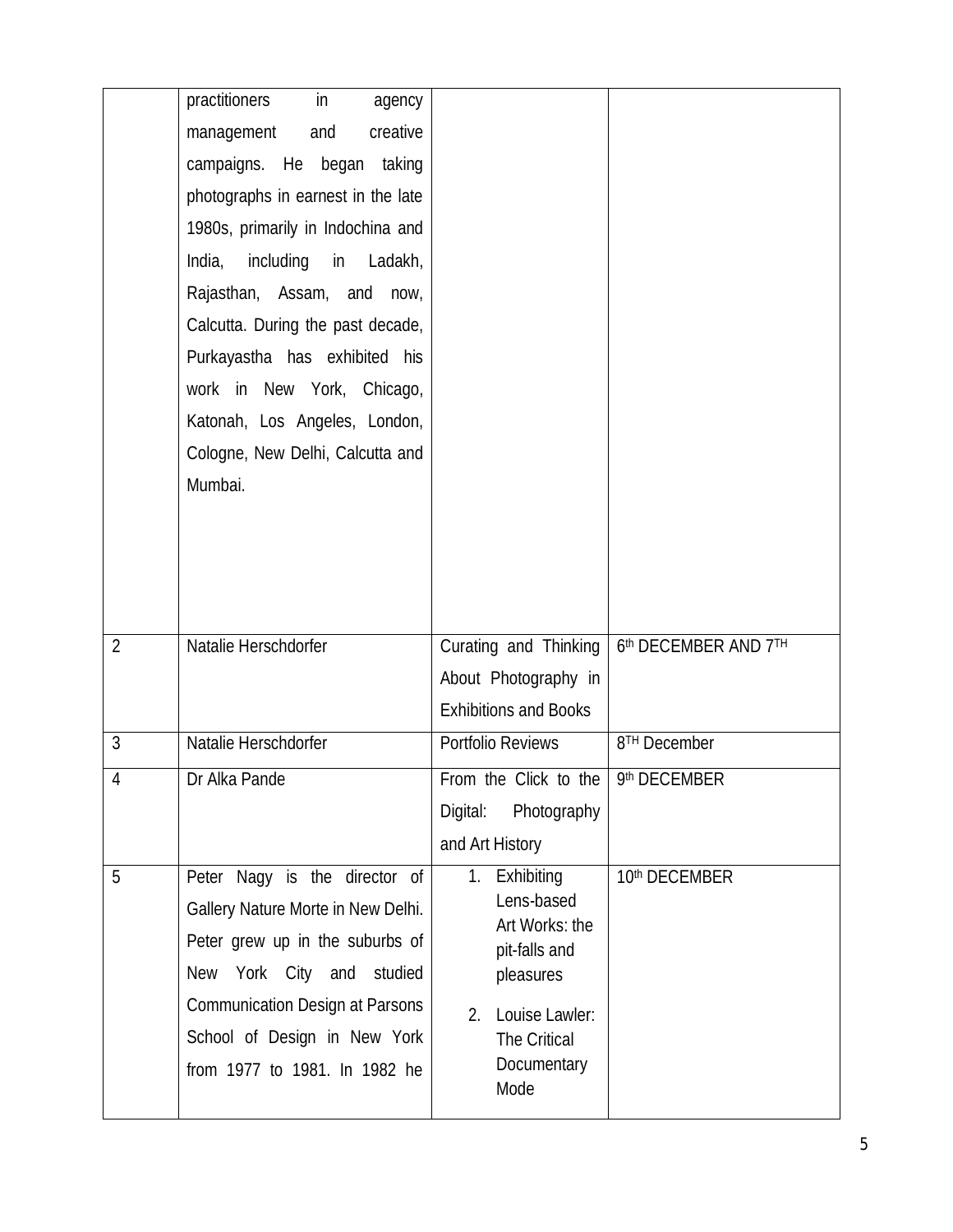| Nature<br>a                             |                     |     |    |                                                                                         |
|-----------------------------------------|---------------------|-----|----|-----------------------------------------------------------------------------------------|
| commercial gallery in New York's        |                     |     |    |                                                                                         |
| East Village that exhibited a wide      |                     |     |    |                                                                                         |
| range of works by mostly New            |                     |     |    |                                                                                         |
| York artists. Peter closed Nature       |                     |     |    |                                                                                         |
| Morte in 1988 to pursue his work        |                     |     |    |                                                                                         |
| as an artist. He first visited India in |                     |     |    |                                                                                         |
| 1990 as a tourist and in 1992           |                     |     |    |                                                                                         |
| returned to live in India for one       |                     |     |    |                                                                                         |
| year, with a base in New Delhi and      |                     |     |    |                                                                                         |
| artist residencies in Baroda and        |                     |     |    |                                                                                         |
| Ahmedabad. Returning in 1994,           |                     |     |    |                                                                                         |
| he settled in New Delhi and             |                     |     |    |                                                                                         |
| reopened Nature Morte there in          |                     |     |    |                                                                                         |
| 1997, which continues today,            |                     |     |    |                                                                                         |
| exhibiting the work of primarily        |                     |     |    |                                                                                         |
| Indian artists in a wide variety of     |                     |     |    |                                                                                         |
| media.                                  |                     |     |    |                                                                                         |
|                                         |                     |     |    |                                                                                         |
|                                         |                     |     |    |                                                                                         |
|                                         |                     |     |    |                                                                                         |
| Bandeep                                 |                     |     |    |                                                                                         |
| editorial and fine-art photographer.    | Work:               | How | to |                                                                                         |
| His work has been published in          | Approach            |     | a  |                                                                                         |
| Time magazine, the New York             |                     |     |    |                                                                                         |
| Times, Fortune, India Today and         |                     |     |    |                                                                                         |
|                                         |                     |     |    |                                                                                         |
| several other leading newspapers        |                     |     |    |                                                                                         |
| and magazines. His personal work        |                     |     |    |                                                                                         |
| is conceptual and explorative. It is    |                     |     |    |                                                                                         |
| influenced by his interest in           |                     |     |    |                                                                                         |
| Indology and mysticism. His fine-       |                     |     |    |                                                                                         |
|                                         | cofounded<br>Morte, |     |    | Singh is a reputed Creating A Body Of 11 <sup>TH</sup> DECEMBER<br>Photographic Project |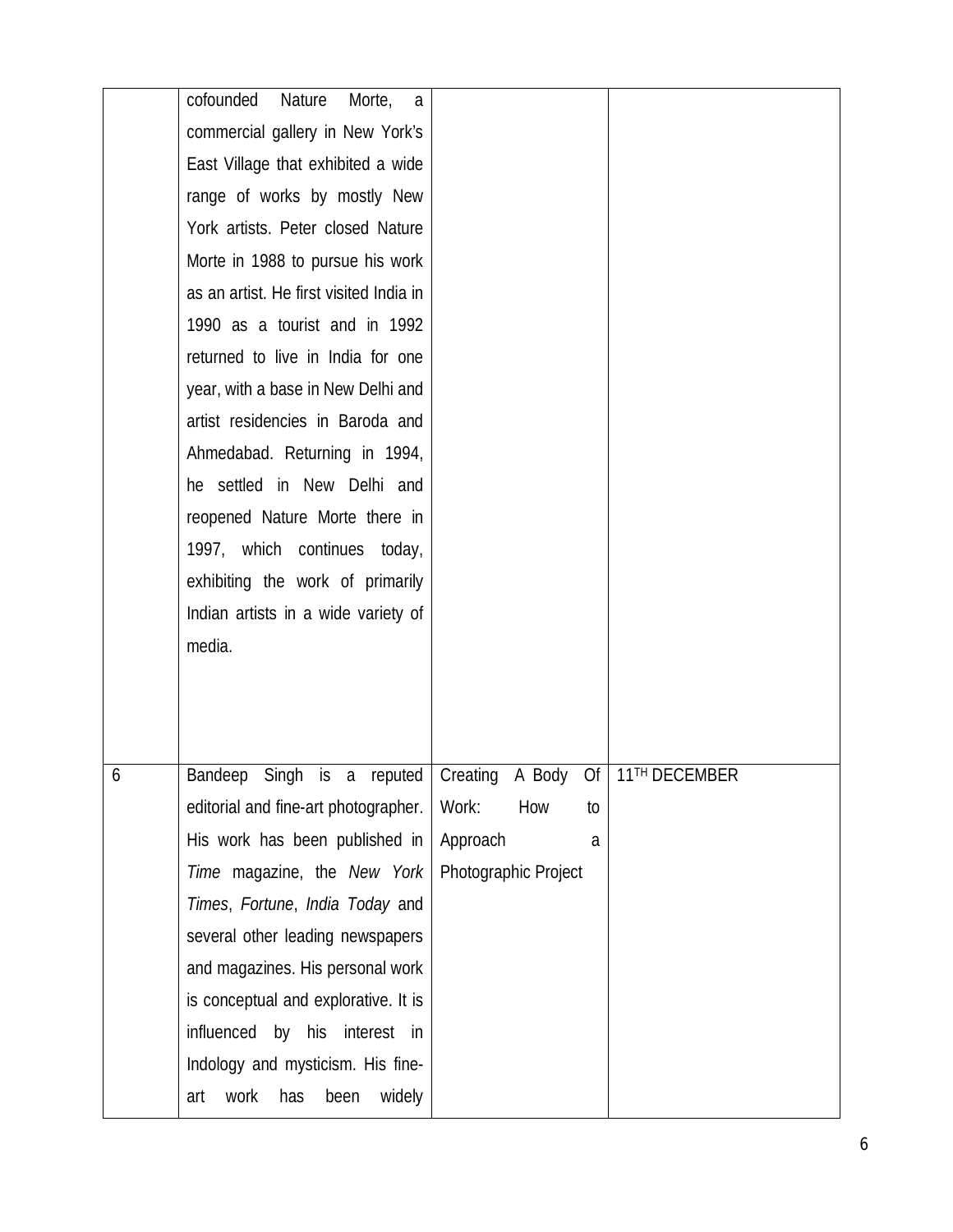|                | showcased at various national and    |                                                                    |               |
|----------------|--------------------------------------|--------------------------------------------------------------------|---------------|
|                | international exhibitions. He was    |                                                                    |               |
|                | awarded the Charles Wallace          |                                                                    |               |
|                | India Trust Award in 2004. Singh     |                                                                    |               |
|                | lives and works in Delhi. He has     |                                                                    |               |
|                | been a jury member of the IHC        |                                                                    |               |
|                | photo fellowship for the past eight  |                                                                    |               |
|                | years.                               |                                                                    |               |
|                |                                      |                                                                    |               |
| $\overline{7}$ | <b>Tarun Khiwal</b>                  | The Staging and Basic<br><b>Elements of Fashion</b><br>Photography | 12TH DECEMBER |
| 8              | Shormishtha Panja                    | Interanimation of Word                                             | 13th DECEMBER |
|                |                                      | and Image                                                          |               |
| 9              | Parthiv Shah                         | Gaze-Ungaze<br>A Street Photography<br>Workshop                    | 14th DECEMBER |
| 10             | Aditya Arya started professional     | Photo as an archive                                                | 15th DECEMBER |
|                | photography in 1980 after studying   |                                                                    |               |
|                | in history at St Stephens College,   |                                                                    |               |
|                | Delhi<br>University.<br>Arya         |                                                                    |               |
|                | professionally primarily<br>works in |                                                                    |               |
|                | bespoke areas of luxury. The         |                                                                    |               |
|                | other hat he wears is that of a      |                                                                    |               |
|                | historian. Uncovering<br>photo       |                                                                    |               |
|                | historic photographic<br>works,      |                                                                    |               |
|                | poring<br>over<br>thousands<br>0f    |                                                                    |               |
|                | negatives and vintage prints,        |                                                                    |               |
|                | honing his skills and knowledge on   |                                                                    |               |
|                | preservation, restoration<br>and     |                                                                    |               |
|                | archiving, Arya has played a         |                                                                    |               |
|                | pivotal role in the formation of     |                                                                    |               |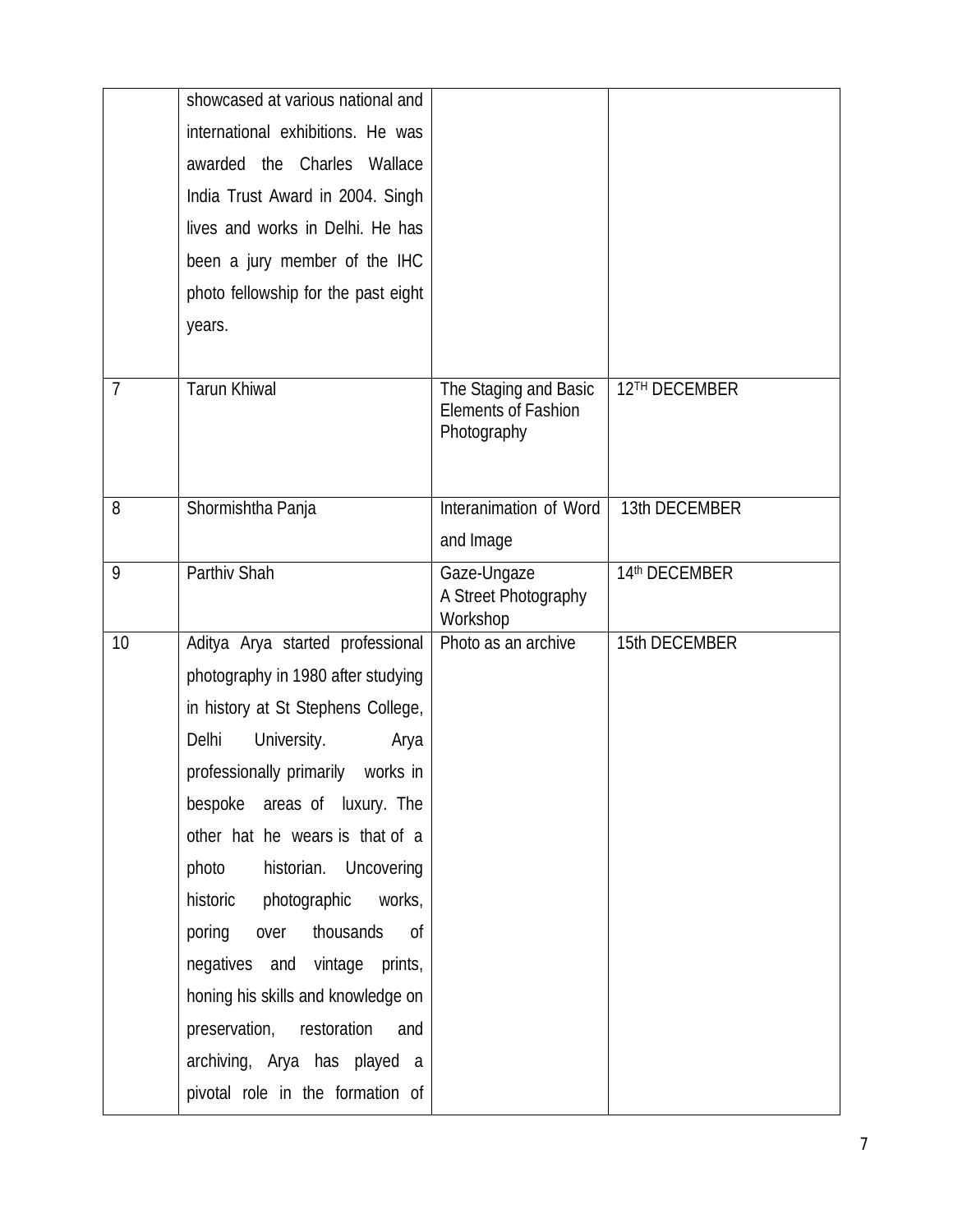| India Photo Archive Foundation. |  |
|---------------------------------|--|
| He is one of the few people     |  |
| working in the area of the      |  |
| photograph as an archive.       |  |
|                                 |  |

**A film festival curated by Nitin Donde on documentary and animated films on sustainability took place in the Experimental Art Gallery on the 16th of December and then the Open Palm Court Gallery 17th and 18th of December.** 

**From the 19th to 22nd we had show and tell presentations, a schedule for the same is below. Entry was free.** 

| Photosphere Show and Tell Presentations - December 2016                 |                                                                                         |                                                                                                                                             |                                                                                                                                                                  |  |
|-------------------------------------------------------------------------|-----------------------------------------------------------------------------------------|---------------------------------------------------------------------------------------------------------------------------------------------|------------------------------------------------------------------------------------------------------------------------------------------------------------------|--|
| <b>Climate Change: Do</b><br><b>You Know How It</b><br><b>Happened?</b> | <b>Sadiq Mohammed</b><br>- Founder, Green<br><b>Hatters</b>                             | <b>19th December</b><br>Time: 6:30 pm to<br>$7:30$ pm<br><b>Venue: Open</b><br><b>Palm Court</b><br>Gallery, India<br><b>Habitat Centre</b> | An interactive evening<br>on what causes big<br>weather events.                                                                                                  |  |
| The Creative Eye -<br>Seeing a photograph                               | <b>Mahesh Nair-</b><br><b>Photographer and</b><br><b>Founder of</b><br><b>PicsDream</b> | 20th December<br>Time: 6:30 pm to<br>$7:30$ pm<br><b>Venue: Open</b><br><b>Palm Court</b><br>Gallery, India<br><b>Habitat Centre</b>        | How you see the<br>extraordinary in the<br>ordinary is key to<br>creating a great body of<br>works.                                                              |  |
| The Making of 17<br><b>Seen Unseen</b>                                  | Kavita Kale-<br><b>Graphic designer</b>                                                 | 21st December<br>Time: 6:30 pm to<br>$7:30$ pm<br><b>Venue: Open</b><br><b>Palm Court</b><br>Gallery, India<br><b>Habitat Centre</b>        | Kavita Kale will give an<br>exciting talk on<br>environmental issues<br>and her UNESCO<br>supported graphic novel<br>for young adults, 17<br><b>Seen Unseen.</b> |  |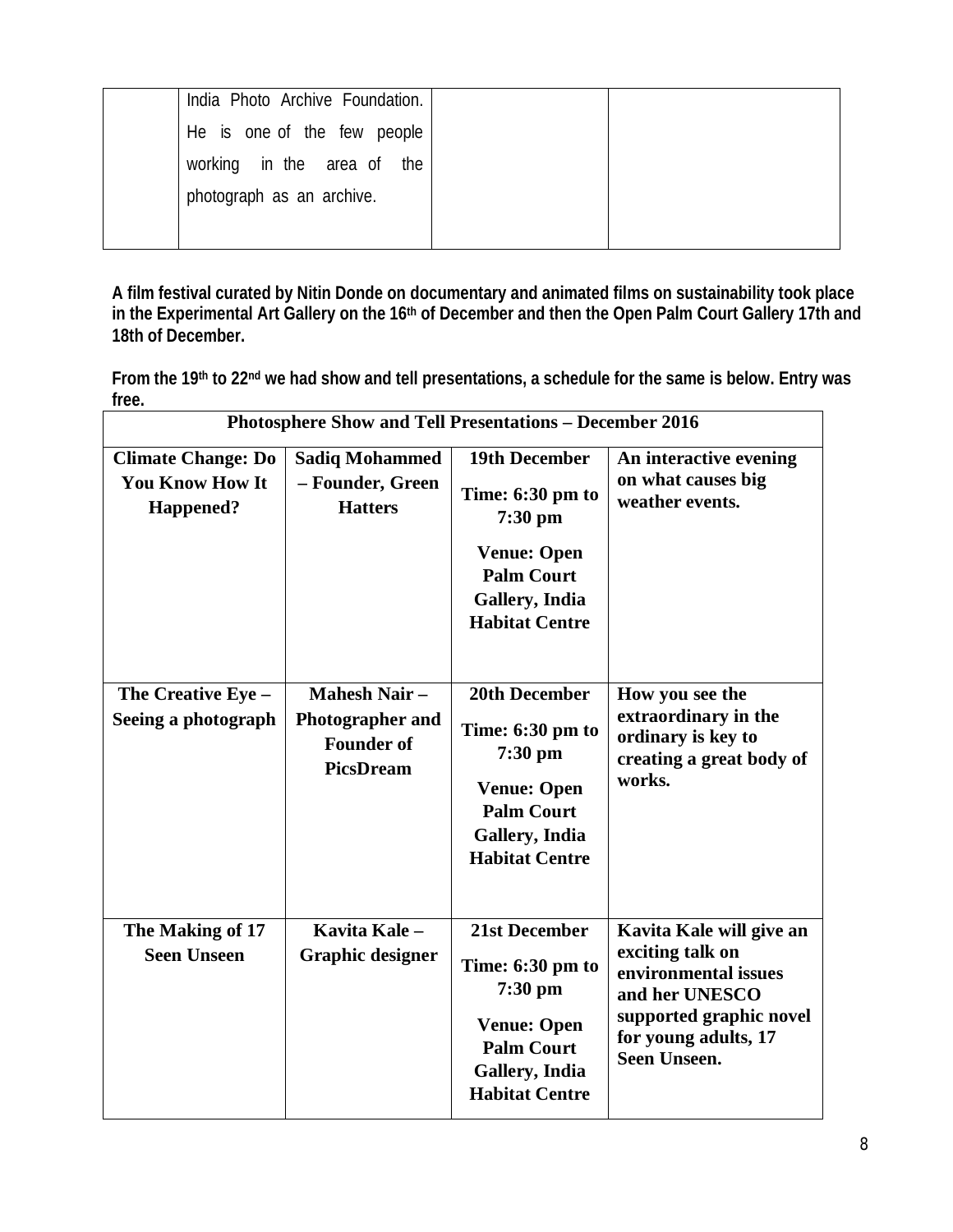| <b>Tabab</b> | Ashim Ghosh $-$<br><b>Multiple media</b><br>artist and<br>inventor | 22nd December<br>Time: 6:30 pm to<br>$7:30$ pm<br><b>Venue: Visual</b><br><b>Arts Gallery,</b> | A performance,<br>demonstration<br>with sound, live music,<br>and projections. Ashim<br>will also initiate an<br>interaction on<br>the issues of sustainable |
|--------------|--------------------------------------------------------------------|------------------------------------------------------------------------------------------------|--------------------------------------------------------------------------------------------------------------------------------------------------------------|
|              |                                                                    | <b>India Habitat</b><br><b>Centre</b>                                                          | development.                                                                                                                                                 |

## **Other Past Events Through the Year:**

- 1. Photosphere's first workshop with French artist Pascal Monteil that took place on the 19th and 20th of December, 2015 was a great success. After the inauguration of the installation of some of his photobased works in Jor Bagh metro station on Friday the 18th of December he gave a seminar and engaged in a riveting conversation with Dr Pande and was also kind enough to take questions from the audience on his art practice. The following day's workshop was so successful that by popular demand we organised another session on Sunday as well so that as many people as possible could benefit from it. More than 60 people attended.
- 2. Due to an overwhelming response our deadline was extended from 5th February to 25th February, 2016. Our esteemed jury met under the Chairmanship of Mr Rakesh Kacker, Director of the India Habitat Centre and the Artistic Director of Photosphere, Dr Alka Pande. It was held at the IHC on 5th March, 2016 to deliberate upon the entries received. More information about the awardees chosen and their work can be found at our website here:

http://www.indiahabitat.org/page?view=photography\_award\_2016

- 3. An exhibition of photographs by Tony Clancy, Arati-Kumar Rao & Juhi Saklani was mounted at Jor Bagh Metro Station on March 21, 2016. We hosted a talk by Tony Clancy titled Framing Nature: Garden And Art In History: March 21, 2016. He was in conversation with Dr Alka Pande. There was also a practical photography workshop on 19th March with Tony Clancy and writer/editor Anita Roy.
- 4. In May we had two events under the Photosphere banner. The first was a talk on 3rd May by Italian artist Bruna Rotunno to supplement her exhibition Women in Bali, a photographic exploration of the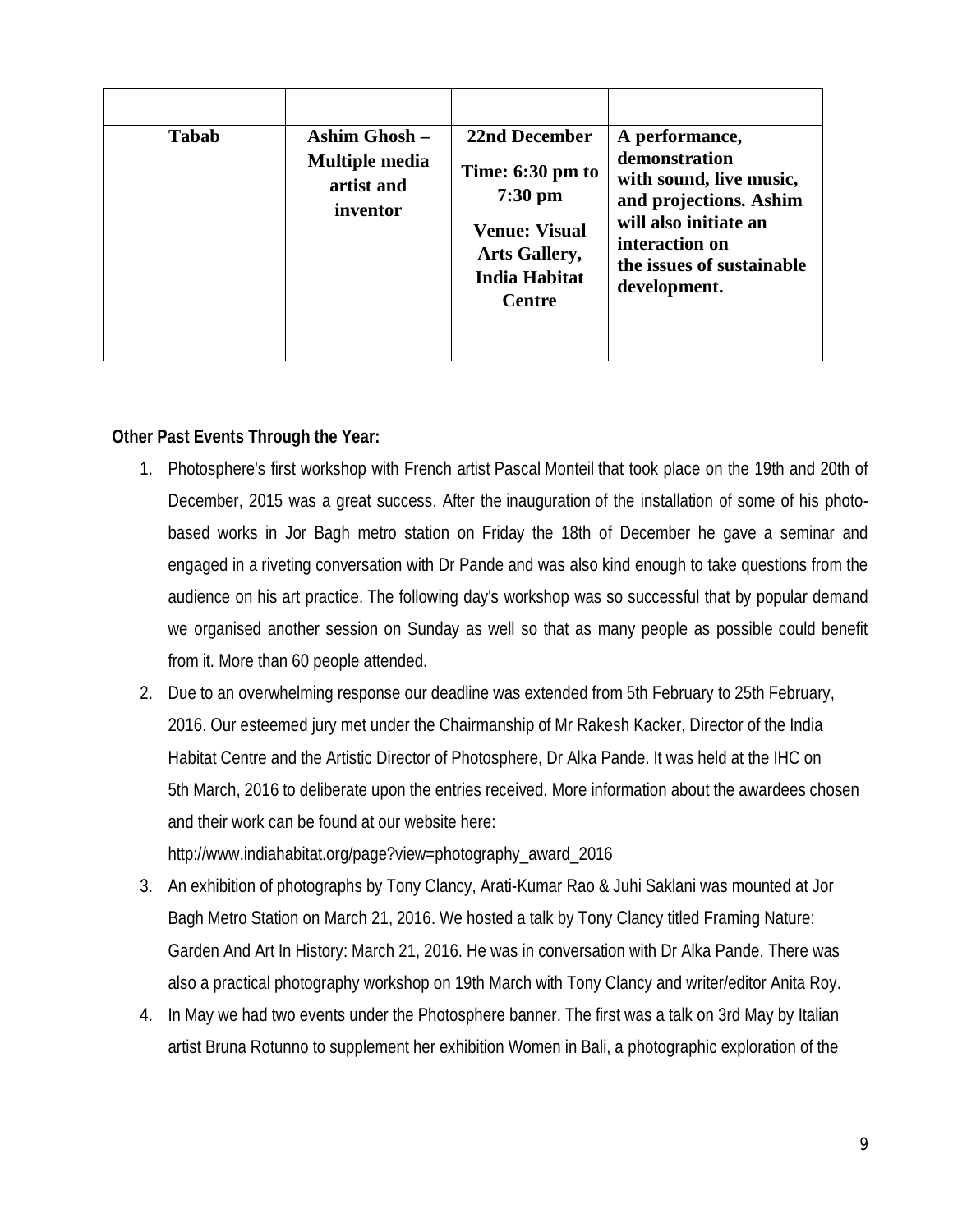nuances of everyday life for women in Bali. The second was a workshop on 14th May on Writing for Photography by FHEA, British art historian and educator, Dr Grant Pooke.

- 5. In July, 2016 we had a workshop on image making by renowned photographer and educator Parthiv Shah on 16th July, 2016 called Self Portrait to Selfie. It was a resounding success with approximately thirty participants who clamoured for more and advanced workshops.
- 6. In August, 2016 we had a workshop called Talking Photography: Speaking for Others (August 13<sup>th</sup> and 20th). It was a two day workshop to educate and inform new and veteran photographers around telling stories from new perspectives using image and text. It was led by Justin Coombes who holds a PhD in Fine Art from the Royal College of Art. He lectures at Southampton Solent University and the Ruskin School of Art, Oxford University. His writing has appeared in Photomonitor magazine, the Journal of Visual Studies and the London Evening Standard. He has held solo exhibitions at Space and Paradise Row Galleries and holds a number of awards including the British Oxygen Company, Arts Council England and the Oxford University Research Council in the Humanities.

#### **Important Dates (subject to change):**

Upload Press Release on World Habitat Day at IHC website: 5 October 2015 Public announcement with the launch of Pics Dreams at the VAG, IHC: 5 November 2015 Last date of application submission: 25, February, 2016 After meeting of jury team consisting of environment, art and cultural experts Announcement of 4 awardees: 5, March, 2016 Submission of body of work and artist statement: 31st October, 2016 Printing of artworks: 7<sup>th</sup> to 20<sup>th</sup> November 2016 Mounting of exhibition: from 21st November, 2016 Festival Dates: 1-31 December 2016 Submission of five essays mother catalogue: 31<sup>st</sup> December, 2016 Final edit, layout of mother catalogue: February, 2017 Mother catalogue to become available by: July, 2017